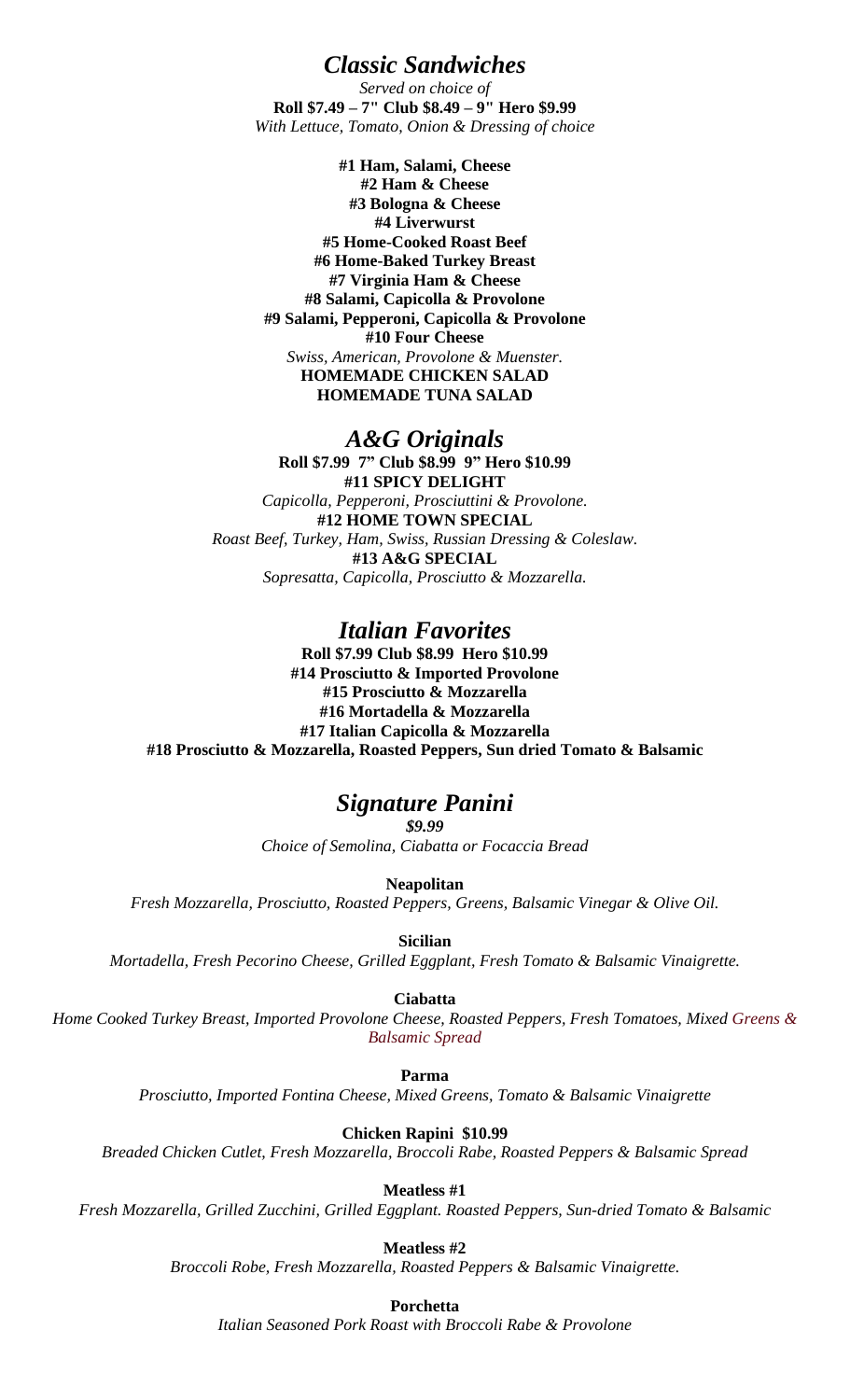# *Gourmet Wraps*

**Grilled Chicken \$10.99 Chicken, Pepper Jack Cheese, Mixed Greens, Roasted Pepper & Balsamic Spread.**

**Grilled Vegetable \$9.99 Zucchini, Eggplant. Mozzarella, Roasted Pepper, Mixed Greens & Balsamic Spread.**

**Chicken Cutlet & Roasted Pepper \$10.99 Fried Chicken Cutlet, Fresh Homemade Mozzarella, Mixed Greens, Roasted Pepper & Balsamic Spread.**

> **Chicken Caesar \$10.99 Chicken, Romaine Lettuce & Grated Parmigiana Cheese.**

**Turkey Zucchini \$9.99 Turkey Breast, Pepper Jack Cheese, Grilled Zucchini, Roasted Peppers & Balsamic Spread**

**Turkey BLT \$9.99 Home Cooked Turkey Breast, Cheddar Cheese, Bacon, Lettuce, Tomato & Balsamic Spread**

### *Hot Sandwiches*

**\$10.99 All served on 8" Italian Hero Meatball Parmigian Sausage, Peppers & Onions Chicken Cutlet, Lettuce, Tomato Chicken Cutlet, Fresh Mozzarella & Roasted Peppers Chicken Parmigian Sandwich Grilled Chicken, Fresh Mozzarella & Roasted Peppers Buffalo Chicken, Pepper Jack Cheese, lettuce & Tomato Veal Parmigian \* Add \$1 Eggplant Parmigian**

#### *Signature Salads*

**Dressing of Choice Add Chicken \$4**

**Tossed Salad \$7.99 Romaine, Tomatoes, Onion, Cucumber, Olives**

**Grilled Chicken Tossed Salad \$11.99**

**Chef Salad \$11.99 Ham, Salami, Provolone, Romaine, Tomato, Olives, Onion, Cucumber & Fresh Mozzarella**

> **Classic Caesar \$8.99 Romaine, Croutons, Shredded Parmigiano & House Caesar Dressing**

> > **Grilled Chicken Caesar \$12.99**

**Mandarin \$8.99 Mixed baby greens, mandarin orange, Blue Cheese,Dried Cranberries, Walnuts & Raspberry Dressing**

**Capriciossa \$9.99 Romaine, Tomatoes, Onion, Cucumber, Olives, Roasted Pepper, Sundried Tomato, Mushroom, Artichoke & Fresh Mozzarella**

**Tossed Salad w/Tuna \$11.99**

**Tossed Salad w/ Chicken Salad \$11.99**